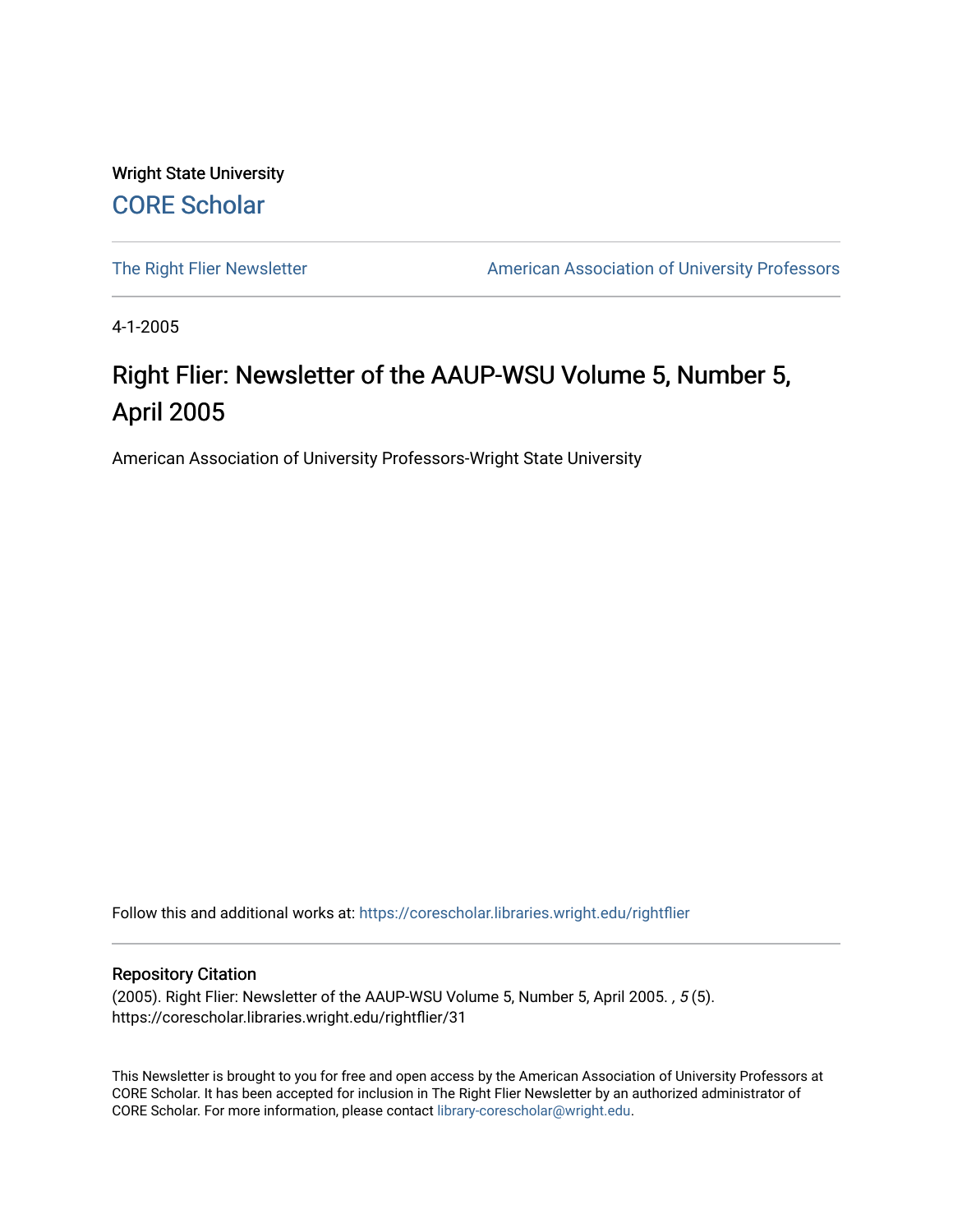# **The Right Flier**

**Newsletter of the AAUP-WSU Volume 5, Number 5, April 2005** 

**Editor, Anna Bellisari Administrative Assistant, Connie Jacobs** 

# **A Short Essay on (the Lack of) Domestic Partnership Benefits at Wright State University: Two Arguments and Some Ironies**

By Charles Derry Professor, Department of Theatre Arts; Coordinator, Motion Pictures Studies



### 1. A History of the Issue: OR... Do You Remember 1991?

Since 1991, there has been lobbying by faculty for domestic partnership benefits for gay and lesbian employees. These benefits would be **in** the spirit of the non-discrimination statement espoused by the University, which reads "The policy of Wright State University is to not discriminate against any persons on the basis of race, religion, color, sex, sexual orientation, disability, veteran status, national origin, age, or ancestry." I first made a personal appeal directly to President Paige Mulhollan **in** October of 1991, now almost fourteen years ago, when my partner of (now) 25 years was denied a tuition waiver by Human Resources. We had both wanted to take a French class together.

The basic idea of domestic partnership benefits is that **it** is inherently unfair for married employees to be given a variety of fringe benefits for their spouses and families (particularly tuition waivers and access to health insurance), that are withheld from gay and lesbian employees. Equal remuneration should be given for equal work; that the federal and state government does not yet allow gays and lesbians to marry their preferred partners should not affect the University's commitment to try, as much as possible, to administer salaries and benefits equitably to straight and gay employees alike.

Shortly thereafter, Dr. Mulhollan, moved by my presentation, indicated to me that he intended immediately to enact such benefits, including tuition reimbursement, reserving only health benefits to be accorded at some point **in** the near future. In a letter to Edward J. Spanier, then Vice President for Business and Finance, dated March 16, 1992, and copied to me and Juanita Wehrle-Einhorn, Director of Affirmative Action, Dr. Mulhollan wrote: "As you know, both state and university policy prohibit discrimination on the basis of sexual preference ... I have asked Joyce Carter [of Human Relations] to arrange that all benefits other than medical/dental be extended to such individuals." In this letter, Dr. Mulhollan implicitly admitted that the University was discriminating **in** violation of its own policies. On the issue of medical/dental benefits and "possible legal obstacles," he asked that the extant Health Benefits Task Force "address the issue and give us its recommendations ..."

Unfortunately, Dr. Mulhollan came to me later and regretfully recanted, indicating that Dr. Spanier insisted that the President did not have the legal authority to enact benefits, and that I/we would have to work through the Wright State bureaucracy, because of Spanier's belief that these benefits might be illegal and violate the United States Internal Revenue Code. As **it** turns out, these "legal" objections were ungrounded, as hundreds of universities have since demonstrated. Even **in** 1991, benefits could have been enacted without legal problem (although health insurance for registered domestic partners did and does require gay and lesbian employees to declare the benefit as federal income). Nevertheless, as a result of Dr. Spanier, domestic partnership benefits at Wright State were limited to bereavement leave, and even these policies not particularly publicized. One suspects that the "legal" objections masked the real issue: either homophobia and/or the fear that perceived controversy could impact the Ohio legislature's funding of WSU.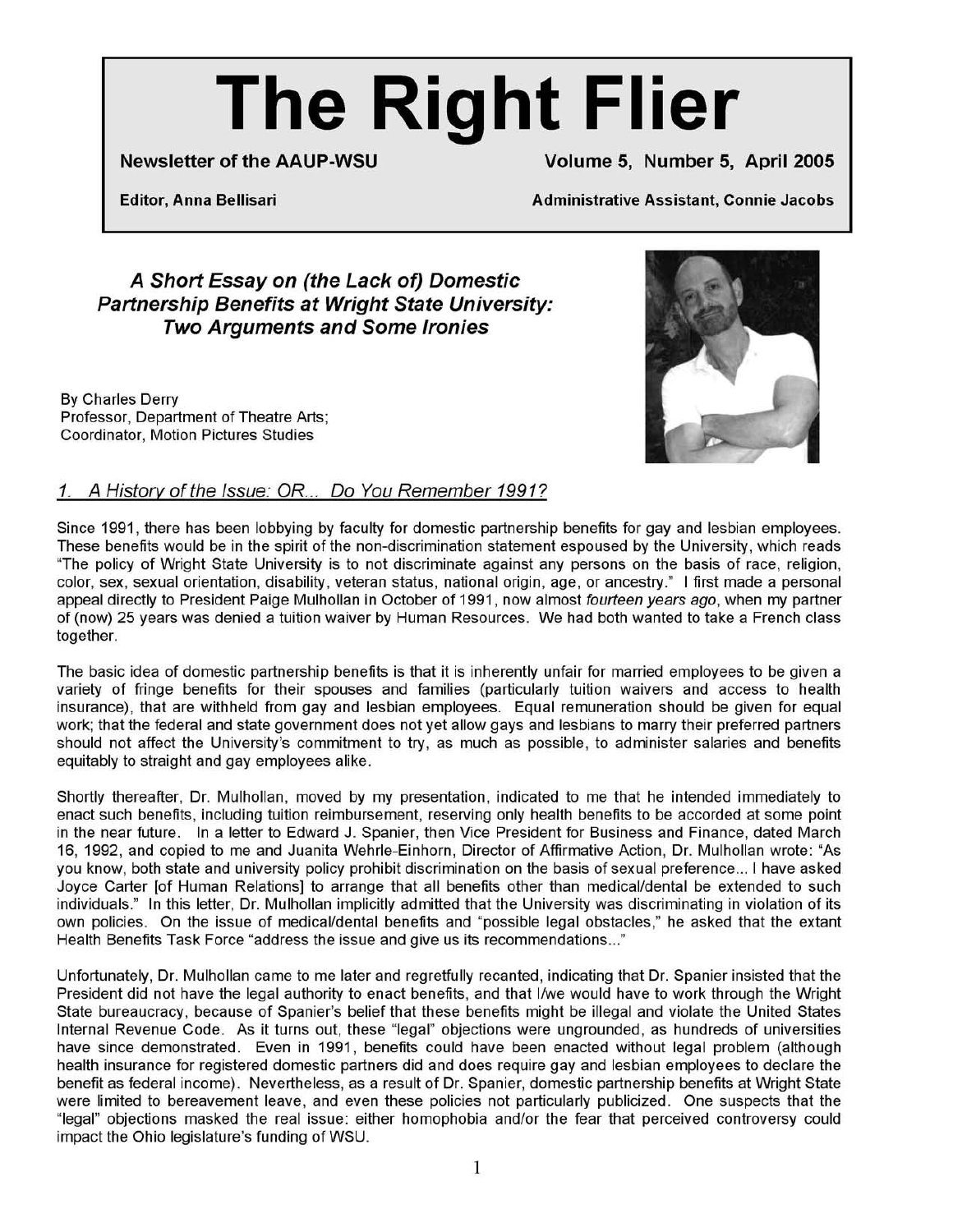At Dr. Mulhollan's request, presentations by gay and lesbian faculty to the Health Benefits Task Force in 1992 showed precisely how these benefits could be enacted. The Task Force was sympathetic, but under the influence of Dr. Spanier, who was its key member, asked that a more exhaustive study be undertaken, including a written report.

In late 1992, the expressly-formed Subcommittee on Domestic Partners Committee undertook precisely that study. In their 40-page report, issued in October of 1993 and still available for perusal, this committee--chaired by Dr. Maggie MacDonald (Associate Professor of English), and including Emmett Orr (Associate Dean of the School of Professional Psychology), Dr. Robert Putnam (Professor of Anatomy and Physiology), Dr. Wehrle-Einhorn, and myself--demonstrated conclusively that the University could legally enact benefits, that universities across the country were moving toward them, that the cost was minimal, and that there was no evidence of fraud or any significant problem at any institution that had enacted benefits. Every potential legal, practical, or economic objection to domestic partnership benefits was debunked. This committee even provided forms for the University to use to register partners and implement these benefits. This report was given to the University Budget Review Committee, which in 1994 recommended that the Report be accepted and that domestic partnership benefits, as proposed by their own subcommittee, be enacted. However, in the interim, Dr. Mulhollan turned in his resignation and took no further initiative on this issue, despite his earlier promises.

When Dr. Harley Flack arrived as the next President of WSU, domestic partnership benefits were again put on hold, pending the creation and deliberations of his Campus Climate Committee. After a year of meetings, the committee's Gay and Lesbian Subcommittee, composed of both straight and gay faculty/staff from throughout the University community, issued a variety of recommendations, including the passage of domestic partnership benefits as its *highest* and *most important* goal, ahead of all others. These priorities were included in the final report of the Campus Climate Committee. Notably, the recommendations relating to gay and lesbian issues were, by and large, the only truly ignored portions of the report.

Meanwhile, as institutions across the country were moving fast to approve these benefits, President Flack in 1996 met with forty discouraged members of Allies, the organization of gay and lesbian faculty/staff and their supporters, and listened to the moving articulation of the need for these benefits from employees who have long felt second-class, despite their achievements for the University. Dr. Flack heard testimony, too, regarding casual anti-gay sentiments WSU employees have been subjected to. At this meeting, Dr. Flack revealed that at least some of the opposition historically came from unnamed members of the Board of Trustees (as then constituted). If true, it's unclear whether that opposition was sheer homophobia, or a hesitation to allow Wright State to be seen as a leader in an area perceived as controversial.

On January 26th of 1998, an E-mail from Jeff Trzeciak--Head of Automated Service at the Dunbar Library, as well as Chair of ALLlES--indicated he was leaving WSU to take a position at Wayne State University in part because domestic partnership benefits there would allow his partner to pursue academic study and be eligible for health care. Jeff may have been the first to leave Wright State because of this issue, but not the last. As more and more universities--from highly prestigious private schools like Harvard and Stanford, to public institutions like Ohio State University, the University of Iowa, the entire Vermont and California systems, and others--have enacted these benefits, Wright State is now setting itself up at a competitive disadvantage. How many prospective superior employees are we no longer able to compete for and attract? Indeed, "to counter competitive disadvantage" may be the strongest current argument and is why even conservative industries and businesses have moved rapidly to institute these benefits.

In 1998, Dr. Flack died and was replaced by a new internal President, Dr. Kim Goldenberg, originally working alongside Perry Moore as Provost. At various meetings early in their new jobs, both men asserted, very impressively (and here I paraphrase): we do not need more studies or more committees, we need action on a variety of initiatives already long on the table.

In June of 1998, in a letter to President Goldenberg and Provost Moore, I asked them to consider this: "[that] there comes a time when leaders must make a principled stand and confront prejudice and fear... even if that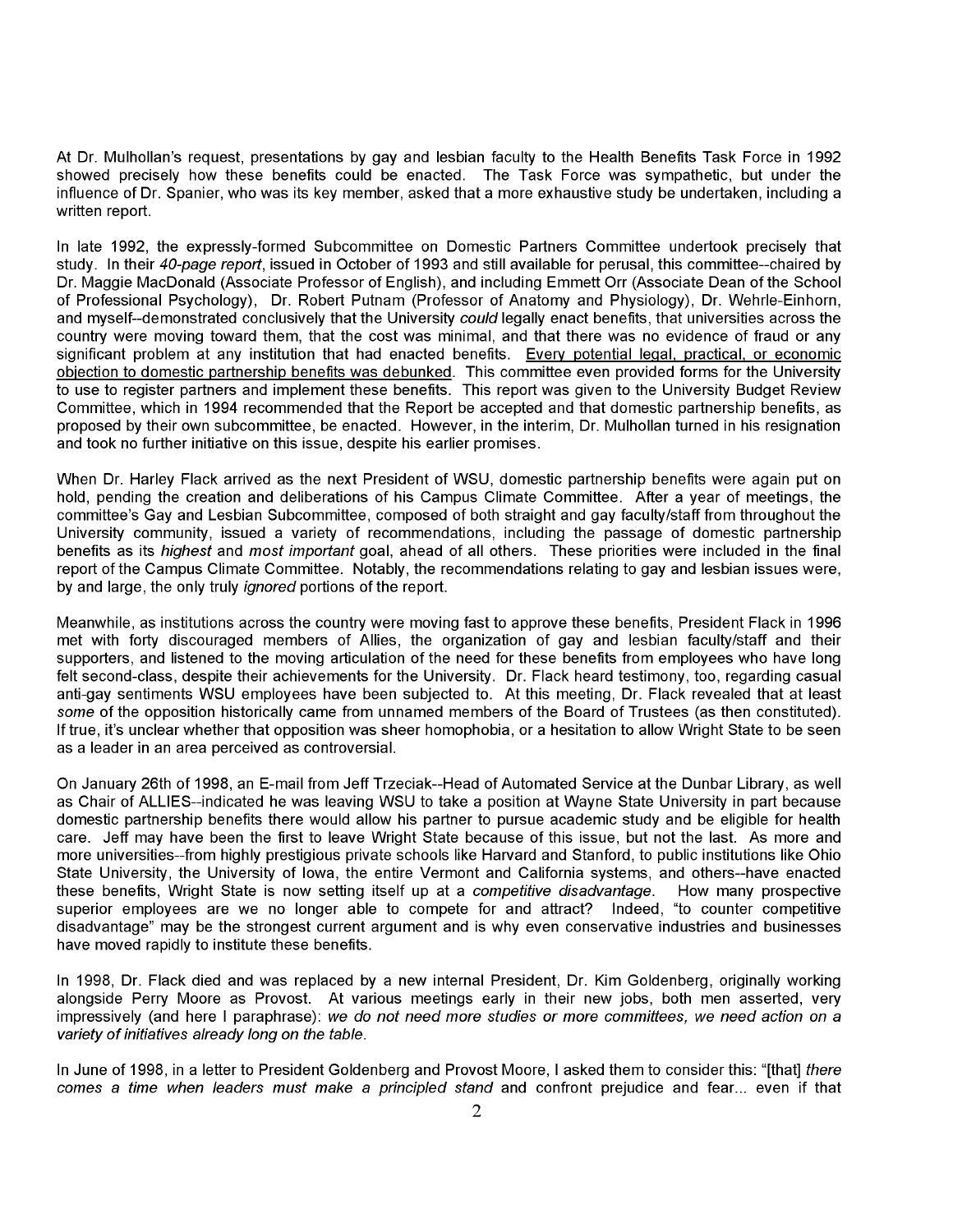confrontation creates publicity or personal discomfort because it is challenging others' values. Now that the two of you are running the University, it is your names which are associated with these policies. Can you together consider taking a pro-active stand? Because otherwise, the Board of Trustees is saying, in its reluctance to enact these benefits, that Wright State is an institution that embraces a bigoted position, and that it has no leaders who are willing to confront this prejudice and effect progressive change."

In September of 1998, Dr. Moore wrote me that the issue seemed appropriate for union bargaining and that I should take it up with the union [rather than the administration]. So the buck was passed yet again: more procedural hell. Although subsequently, the union did argue for domestic partnership benefits, the administration, acting presumably on their own wishes and/or those of the Board, was opposed. Domestic partnership benefits did not appear in the first contract, dated 1999 - 2002, nor in the second contract, dated 2002 - 2005. Seven years into the Goldenberg administration, fourteen years after Paige Mulhollan acknowledged discrimination, Wright State still lacks domestic partnership benefits.

For years, the most constant argument in opposition was that Wright State did not want to be in the forefront of this kind of change. Well, that forefront is long gone. Ohio State University, the premiere university in the Ohio system, has enacted domestic partnership benefits, as have the state schools Miami, Ohio University, Cleveland State, and Youngstown State. Other Ohio schools with these benefits include Antioch, Baldwin-Wallace, Case Western Reserve, Capital (a Lutheran school in Columbus), the College of Wooster, Denison, Hiram, and Kenyon. And Oberlin has had these benefits since 1992--well over a decade! Hundreds of colleges and universities--both public and private--have enacted these benefits without problems.

So Wright State need not worry about undue recognition as a leader. But we do have to worry about our growing reputation as a reactionary university in the Ohio state system, a fearful school that could not act upon its professed convictions of equal opportunity--whether out of fear of controversy and of offending legislators, or out of our own institutional homophobia.

And that is why I ask the administrators who will be negotiating the new contract to not take an adversarial position and to SIGN ON to domestic partnership benefits. Indeed, the administrators--if they have the future of WSU at heart--should be the ones lobbying the union and insisting! And I ask our union negotiators and our AAUP members not only to SIGN ON, but to recognize the moral importance of this issue: an injustice to some is an injustice to all. And particularly, I ask the Board of Trustees to at least recognize the competitive advantage of these benefits and to find the courage, once and for all, to SIGN ON!

#### 2. A Personal Argument

I think many in the WSU community don't understand what an emotional issue this is for their gay and lesbian colleagues. There is not a day of my employment that I don't feel second-class here, despite that I'm currently in my 27<sup>th</sup> year. Yet Wright State and I have done well by each other. I appreciate the opportunities WSU has given me: sabbaticals, research grants, travel, the extraordinary academic freedom of my teaching, access to facilities, inspiring colleagues and administrators. And certainly my current Chair, Dean, and President have always shown me the utmost personal respect. Yet I feel compelled to add that I have done well for the University, too: two Program Excellence awards from the Ohio Board of Regents, one for the department I belong to, one for the Motion Pictures program I coordinate. And in 2002, I received the Board of Trustees Award for Faculty Excellence and spoke at the June commencement.

And yet... I do not have the same benefits as my straight colleagues. To give just one galling example: A former WSU faculty member's third wife was eligible for tuition remission and health insurance upon his first day of employment, yet my partner of 25 years is *still* not eligible upon my 27<sup>th</sup> year of employment. To add even more irony: spousal benefits continued for this professor even after he was terminated for having had a totally falsified resume: the administration allowed him to serve out additional quarters of the academic year to avoid a lawsuit.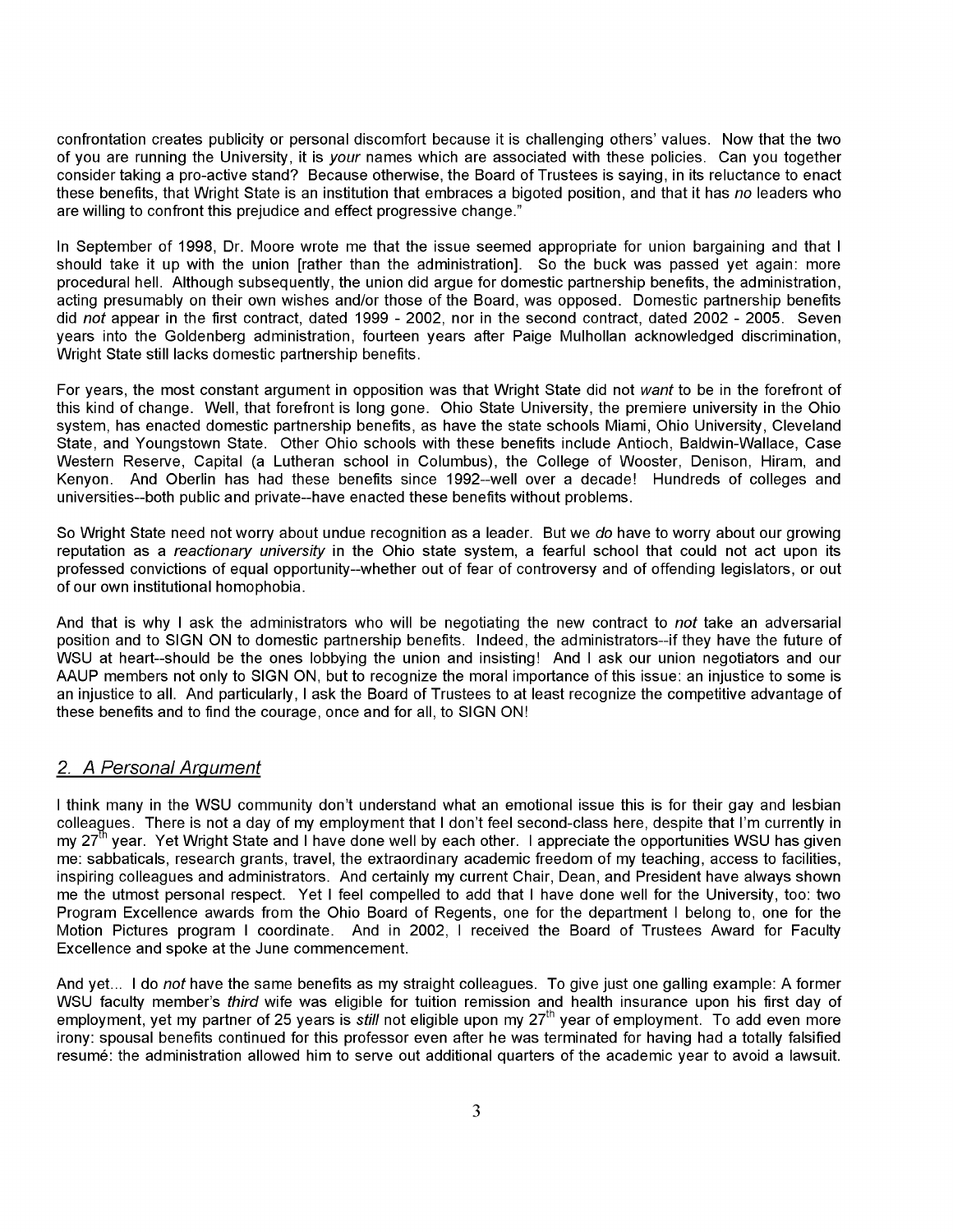Allowances were made for him and his spouse, but still my partner was not eligible to receive health insurance or tuition remission. Is this fair?

One of the worst days of my 27 years at Wright State took place in November of 1993 when a memo was distributed to the Budget Review Committee by a faculty member opposed to domestic partnership benefits who asked if we "[should give benefits to] Employees who keep animals as lovers. The State of Ohio will not allow you to marry Beulah the Sheep, no matter what feelings you may have for her and no matter how long you shack up with her; does it follow that the University should pay for her veterinary bills?" What is so extraordinary about this de-humanizing comparison of gay and lesbian human beings to animals is that no member of the Administration on any level has ever issued any written or public disavowal of these circulated sentiments. It is 12 years later, and I am still waiting...

The very next year, in 1994, my partner Tom (a human being, not Beulah, the sheep) was struck by a car while on his bicycle--ending up in critical condition for a week--requiring an emergency craniotomy and at least four additional surgeries. Ironically, I was not contacted until 10 PM, when I was tracked down at my Wright State office, where I was working late. And yet, for all Wright State cared, at least *institutionally*, his health--indeed, his very life--was not worth insuring. Thankfully, Tom had insurance through his own employment.

Especially now, with the passage of Issue One and the targeting of Ohio's gay and lesbian citizens, it is more important than ever to go forward with domestic partnership benefits. The Ohio state schools that have already passed these benefits have indicated that they are going to fight in court any potential attempt to use Issue One to rescind these benefits. Their legal counsels are committed to fairness and non-discrimination, should they be required to fight. In fact, Ohio State has already articulated its legal argument showing why Issue One should have no impact on its benefits. And Governor Taft has indicated that despite Issue One, colleges and universities retain their right to promulgate these benefits. And in a press release previously issued to discuss the Defense of Marriage Act, the Governor wrote: "The bill allows state universities--whether unionized or not--to provide domestic partner benefits. Under R.C. 123.14(F), the boards of trustees of state-supported colleges and universities have the discretion to decide to whom they will offer benefits." Further, Taft wrote: "This new law ... reinforces the importance of traditional marriage within our society, but also allows for the public and private provision of benefits to persons within non-traditional relationships. For these reasons, I signed HB 272 into law today." [See http://governor.ohio.gov/releases/020604DOMA.htm for the official press release from the Governor.] And the ACLU has offered its legal services to any Ohio state school which passes benefits, whose benefits are challenged in court. And so Issue One should not now be used as only the newest reason for Wright State to yet again embrace timidity and cowardice.

Although I feel great loyalty to Wright State, the truth, too, is that if I were graduating as a young PhD. in today's marketplace, I would *never* consider taking a job here, precisely because of its lack of domestic partnership benefits and the problematic, unenlightened culture implied by that lack. And I believe Wright State would be a poorer place for my absence. And there are thousands of others--gay and straight alike--who would feel the same way about taking a job at an institution increasingly on record as a reactionary hold-out on this issue. I hope these benefits can be achieved within my Wright State lifetime and ideally in our next union contract. And I ask all of you reading this: faculty, administrators, board members--all of you who care about the future of this university that so many of us have devoted much of our lives to--to join this cause and support domestic partnership benefits now.

#### 3. The Promised Ironies

Finally, what's a political history without some ironies?

The WSU union has supported domestic partnership benefits the last two contracts and intends to support them again. Yet their passage may depend most not on the union, but on the attitudes of the administrators, university officers, and board members who have the ultimate ability to say yes to the union request. Ironically, almost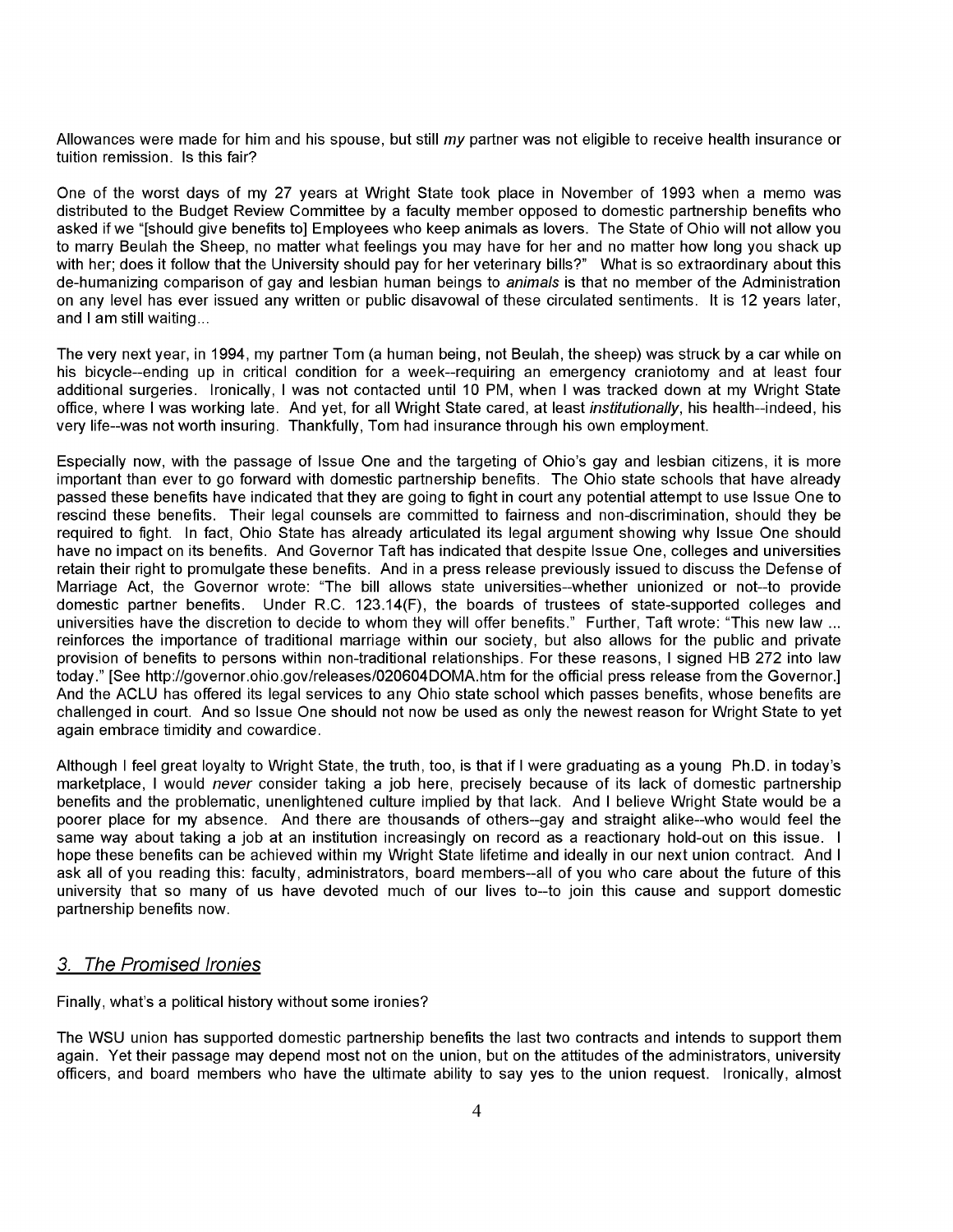everyone on the list that follows comes from at least one school that has already enacted domestic partnership benefits. Can these individuals be as progressive and courageous as the institutions they come from?

#### Among the Board of Trustees:

- **Don R. Graber** received degrees from Ohio State University and Ohio University, which both currently offer domestic partnership benefits.
- Martin Jenkins received degrees from Capital University Law School and Ohio State University, which both currently offer domestic partnership benefits.
- Matthew O. Diggs received degrees from Purdue University and from Harvard, which both currently offer domestic partnership benefits.
- **J. Thomas Young** received a degree from Miami University, which currently offers domestic partnership benefits.
- **Lester L. Lyles** received a degree from New Mexico State University, which currently offers domestic partnership benefits.
- **Robert C. Nevin** received degrees from Williams College and the University of Pennsylvania Wharton School, which both currently offer domestic partnership benefits.
- **Bonnie G. Langdon, Jamie King, and Michael Adams**, all of whom have degrees from Wright State University, are the only board members who do not have a personal connection to domestic partnership benefits.

#### Among the Administration's Negotiating Committee:

- **Bill Rickert**, Associate Provost, received degrees from Illinois Wesleyan University, Central Michigan University, and the University of Michigan, all three of which currently offer domestic partnership benefits.
- **Richard Johnson**, Employee Benefits Manager, Human Resources [who is expected to be called in, as previously, for supporting information] received a degree from Iowa State, which currently offers domestic partnership benefits.
- **Bonnie Mathies, Associate Dean, College of Education and Human Services, received a degree from the** University of Toledo; and although the University of Toledo does not have domestic partnership benefits, on February 23rd of this year, 40 protestors, including faculty and staff domestic partners, and including the partner of the Vice-Provost there, who led the protest, walked into a meeting of the University of Toledo's Board of Trustees, many with their mouths taped shut, in silent protest of the Board's refusal to institute benefits.
- Mary Ellen Mazey, Dean, College of Liberal Arts, received degrees from West Virginia University and the University of Cincinnati, which do not yet have domestic partnership benefits. Ironically, many companies in Cincinnati have led the way in already enacting domestic partnership benefits, including the conservative company Procter & Gamble, and the Federated Department Stores--both of them Fortune 500 companies.

#### Among Upper-Level Administrators:

- Kim Goldenberg, President of Wright State, received degrees from the State University of New York at Stony Brook, Albany Medical College, and the Polytechnic Institute of New York, all three of which currently offer domestic partnership benefits.
- **David R. Hopkins**, Provost, received degrees from Indiana University and the College of Wooster, which both currently offer domestic partnership benefits.